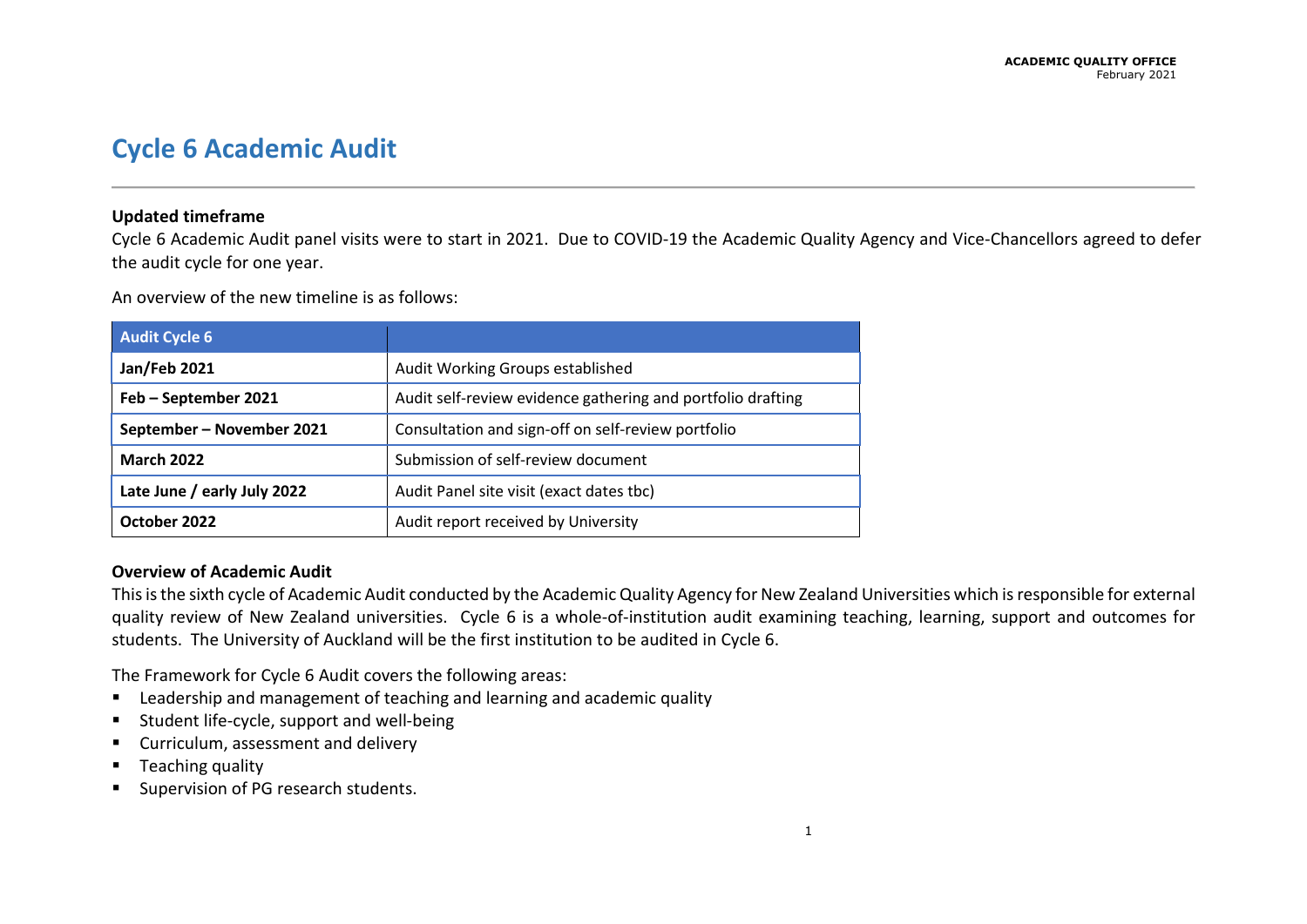Academic Audit is 'enhancement-led' which means the process builds on previous cycles and has a focus on continuous improvement. In Cycle 6 an 'Enhancement Theme' component has been adopted where the universities are engaged (separately) in work on a common theme important to the sector. In Cycle 6 the Enhancement Theme is 'Access, outcomes and opportunities for Maori students and for Pasifika students'. The University's progress against Enhancement Theme objectives will be assessed during Cycle 6 Audit.

An external review panel with national and international membership will visit the University in 2022 and the resulting public report will contain recommendations, commendations, and affirmations of the enhancement initiatives made by the University. The University is expected to report on the implementation of its self-identified enhancement initiatives and the recommendations made by the Audit panel.

### **Preparing for Audit**

Throughout 2021 the University will undertake a self-review exercise, managed by the Academic Quality Office, supported by Working Groups and overseen by an Academic Audit Steering Group. A self-review portfolio will be developed, addressing the 30 Audit guideline statements.

The Working Groups have members from across faculties and service divisions, and student representatives, and will report on progress to the Steering Group. The Working Groups will meet from February.

- WG 1 Leadership and Management of Teaching and Learning and Ac Quality; critic and conscience
- WG 2- Enhancement theme initiatives and activities; University obligations under Te Tiriti
- WG 3 Student life-cycle, support and wellbeing
- WG 4 Curriculum, assessment and delivery; interdependence of research and teaching
- WG 5 Teaching Quality; interdependence of research and teaching
- WG 6 Supervision of PG research students

## **Key audit contacts**

- Heather Merrick, Manager, Academic Quality Office, [h.merrick@auckland.ac.nz](mailto:h.merrick@auckland.ac.nz)
- Nissa Jameson, Academic Quality Analyst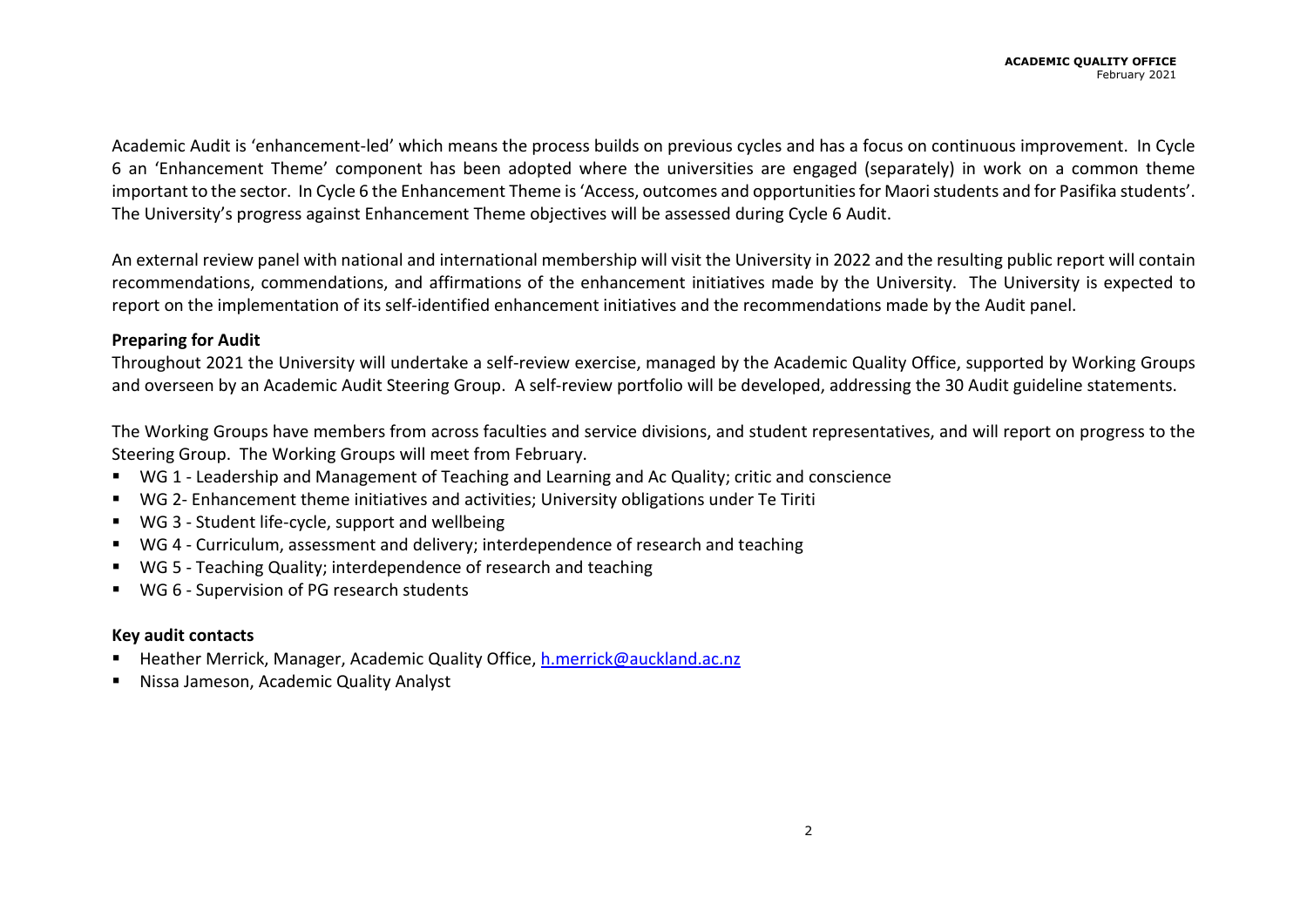#### **APPENDIX – AUDIT WORKING GROUPS and MEMBERS**

## **Working Group 1 – Leadership and Management of Teaching and Learning and Academic Quality; critic and conscience**

| <b>Kevin Morris</b>  | Director,                                |
|----------------------|------------------------------------------|
| Nuala Gregory        | Deputy Dean, CAI                         |
| Sue Laurenson        | Associate Dean, B+E                      |
| Julia Novak          | AD, RAA                                  |
| Paul Boakes          | AD Customer Experience, Digital Services |
| <b>Bridget Kool</b>  | PVC (Ed)                                 |
| Andrew Luxton-Reilly | AD (LT), Science                         |
| Jingwen Wu           | <b>Strategic Planning Manager</b>        |
| Rachelle Miller      | <b>Risk Office Manager</b>               |
| Colin Tukuitonga     | AD Pacific FMHS [TBC]                    |
| Alan Shaker          | <b>AUSA EVP</b>                          |

## **Working Group 2- Enhancement theme initiatives and activities**

| Anahera Morehu                       | Kaiarahi, B+E                               |
|--------------------------------------|---------------------------------------------|
| Rennie Atfield-Douglas               | Head, Tai Tonga                             |
| Te Kawehau Hoskins                   | Te Tumu, FESW                               |
| Sina Greenwood                       | AD Pacific, SCI                             |
| Seini Pua and Valerie Lui            | <b>AUSA PIOs (alternates)</b>               |
| Mihiterina Williams and Te Rina West | Nga Tauira Maori Co-Presidents (alternates) |
| Jason Tutara                         | Kaiarahi, Science                           |
| Michael Steedman                     | Office of the PVC (Maori)                   |

**Working Group 3 - Student life-cycle, support and wellbeing**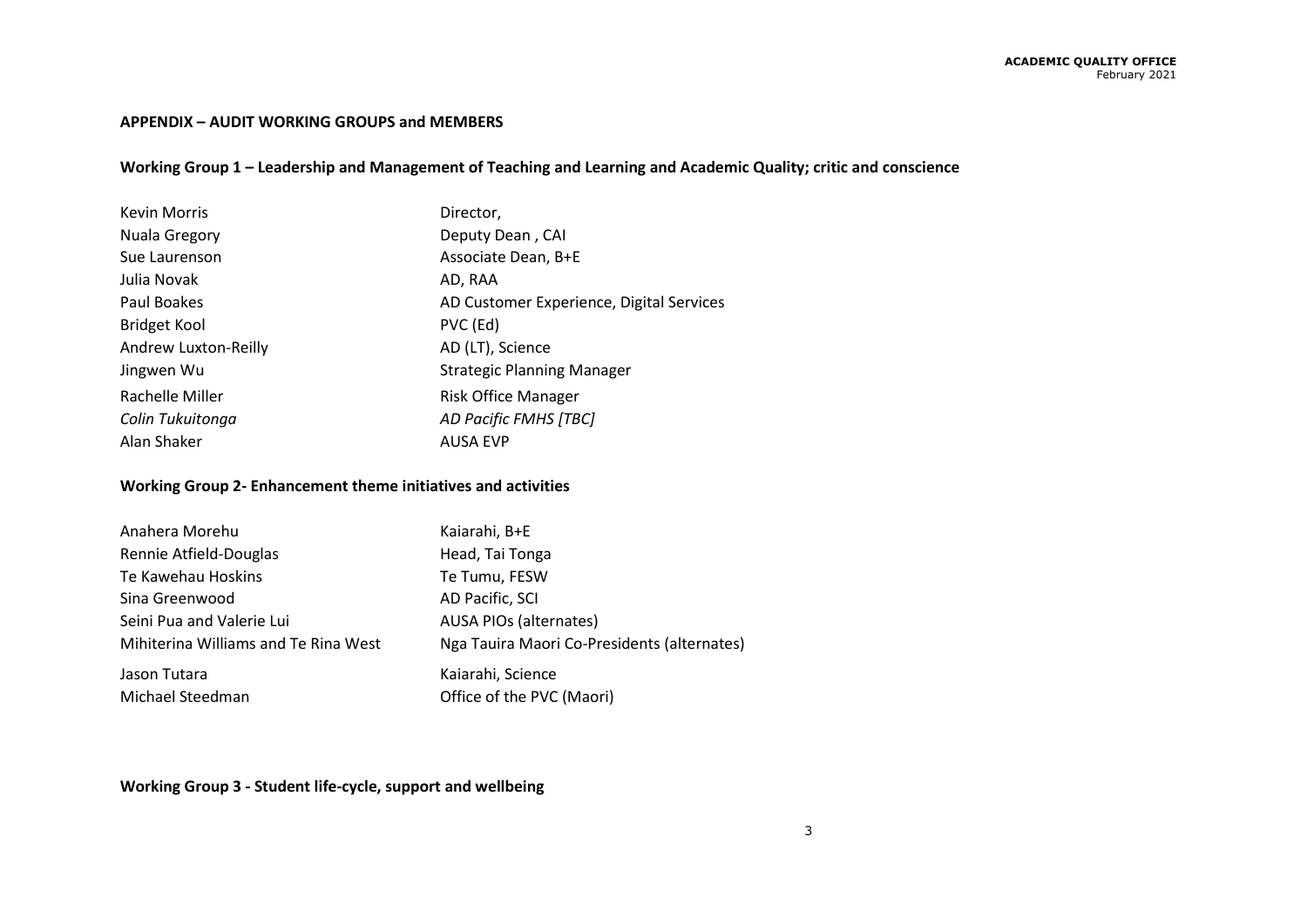| Anne-Marie Parsons    | AD Student Wellbeing and Engagement, Campus Life    |
|-----------------------|-----------------------------------------------------|
| Terry O'Neill         | <b>Student Equity Mgr</b>                           |
| Rebecca Walkinton     | Mgr, International Students Support Services        |
| Vivienne Elizabeth    | Associate Dean (Students)                           |
| Tom Owen              | Student Ac Services and Eng Mgr, CAI                |
| Vandana Minhas-Taneja | SASEM, Arts                                         |
| Rebekah Williams      | Student Experience and Engagement Team Leader, FESW |
| <b>Dylan Harries</b>  | AD Academic Services                                |
| Mark Thomson          | Manager, Students with Disabilities                 |
| Jack Scott            | <b>Mgr Timetabling</b>                              |
| Dennis Matene         | Head, SPO                                           |
| Ishie Sharma          | AUSA Welfare VP                                     |
| Sili Mireta Pita      | Office of the PVC (Pacific)                         |
| Heidi Collins         | Doctoral Experience Mgr, SGS                        |
| Cathy Dunphy          | Kaiarahi, Engineering                               |

## **Working Group 4 - Curriculum, assessment and delivery; interdependence of research and teaching**

| Duncan McGillivray        | Associate Dean (Ac), Science                                     |
|---------------------------|------------------------------------------------------------------|
| Jennifer Lees-Marshment   | Associate Professor, Social Sciences, Convenor Employability COI |
| Lynley Pritchard          | Manager, Academic Programmes Office                              |
| <b>Catherine Stephens</b> | Manager, CDES                                                    |
| Jamie Denton              | Senior Learning Designer, RAA                                    |
| Susan Geertshuis          | Professor, B+E                                                   |
| Lisette Montgomerie       | <b>Examinations Services Manager</b>                             |
| Lawrence May              | Curriculum Development Manager, FESW                             |
| Aroha Harris              | History, Faculty of Arts                                         |
| Alan Shaker               | <b>AUSA EVP</b>                                                  |

**Working Group 5 - Teaching Quality; interdependence of research and teaching**